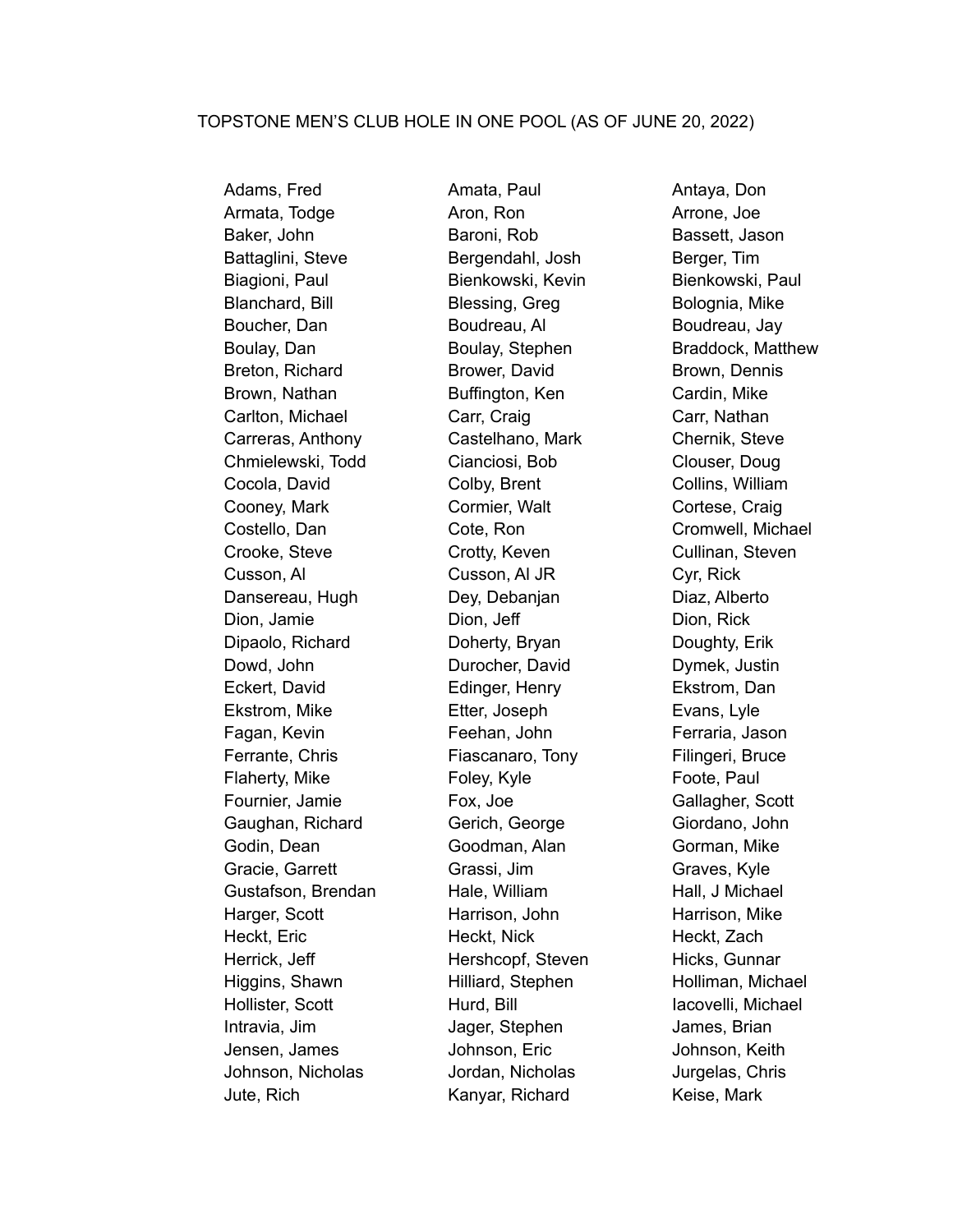Klosek, Alex **Klosowski, Mike** Kogut, Chris Krause, Kevin **Krodel, Mark Krondel, Mark Kyle, Paul** Labruna, Rick LaFlamme, Kurt Laramee, William LeClerc, Dave **LeFurge, Michael** Little, John Looke, Jeff **Macca, Chris** Macca, Chris Mador, Paul Madru, Mike Magarian, Mike Mainelli, Peter Maniscalco, David Marshall, Brian Marshall, Scott Martin, Kevin Martinez, Chris Mau, Josh McCullough, Kevin McMahon, Mike Mendes, Brian Mensher, David Meyer, Stephen Miele, Steve Migneault, Steve Miller, Bob Miller, Bryan Morrison, Aaron Morrison, Michael Moyer, Jeffrey Mullen, James Munter, Bobby Murphy, Ben Murphy, John O'Brien, Dan O'Brien, Keith O'Brien, Kevin O'Neill, Michael Octigan, Barry Olsen, Keith Oppenheimer, Corey Ostrowski, Jon Pace, Larry **Pace, Max** Pace, Max Pane, Frank Papa, Steve **Parachoor, Satheesh** Pardi, Craig Paul, Tim **Peszko, Mark Peterson, Mark** Peterson, Mark Porcello, Stephen Porcello, Tom Poulson, Eric Przybylski, Bob Raffia, Ryan Ratajczak, Pete Regan, Joe **Rich, Steven** Richard, Brian Richards, Phil **Rivers**, John Rivers, John Roberts, Jeff Rogoff, Bill **Romano, Dave** Romano, Dave Romano, Tyler Rowe, Scott **Rowe, Steve** Rowe, Steve Russell, Frank Russo, Chris **Salisbury, Mike** Sapere, Michael Schapp, Michael Scheuy, Ed Scott, Mike Segal, Dan Servantez, Phil Shabarekh, Josh Shannon, Matt Shaw, George Simmons, Jim Smith, Chris Smith, Ryan Soloperto, Chris Soloperto, Chris Speranza, Ken Staszowski, Joe Stimson, Scott St. Onge, Paul Sullivan, Gene Swan, Jeff Thornton, Joe Tierinni, Matt Torza, Jeff Trull, Steve Valentino, Dan Vendetta, Tom Veniscofsky, Alan Violette, Albert Violette, Gilbert Violette, Harold Violette, Ken Volpe, Nicholas Walker, Dan Walsh, Owen Walter, Seth Ward, Joe Wargo, Joe Wetmore, Mark Whitton, David Willard, James Willett, Anthony Willett, David **Willey, Chris** Willey, Chris Williams, Ben

Kerr, Brian Kinsella, Alan Kirby, Tom

Mitchell. Michael Mitchell, Paul Montovani, Joseph Sylvain, Ray Szerejko, Fran Thompson, George